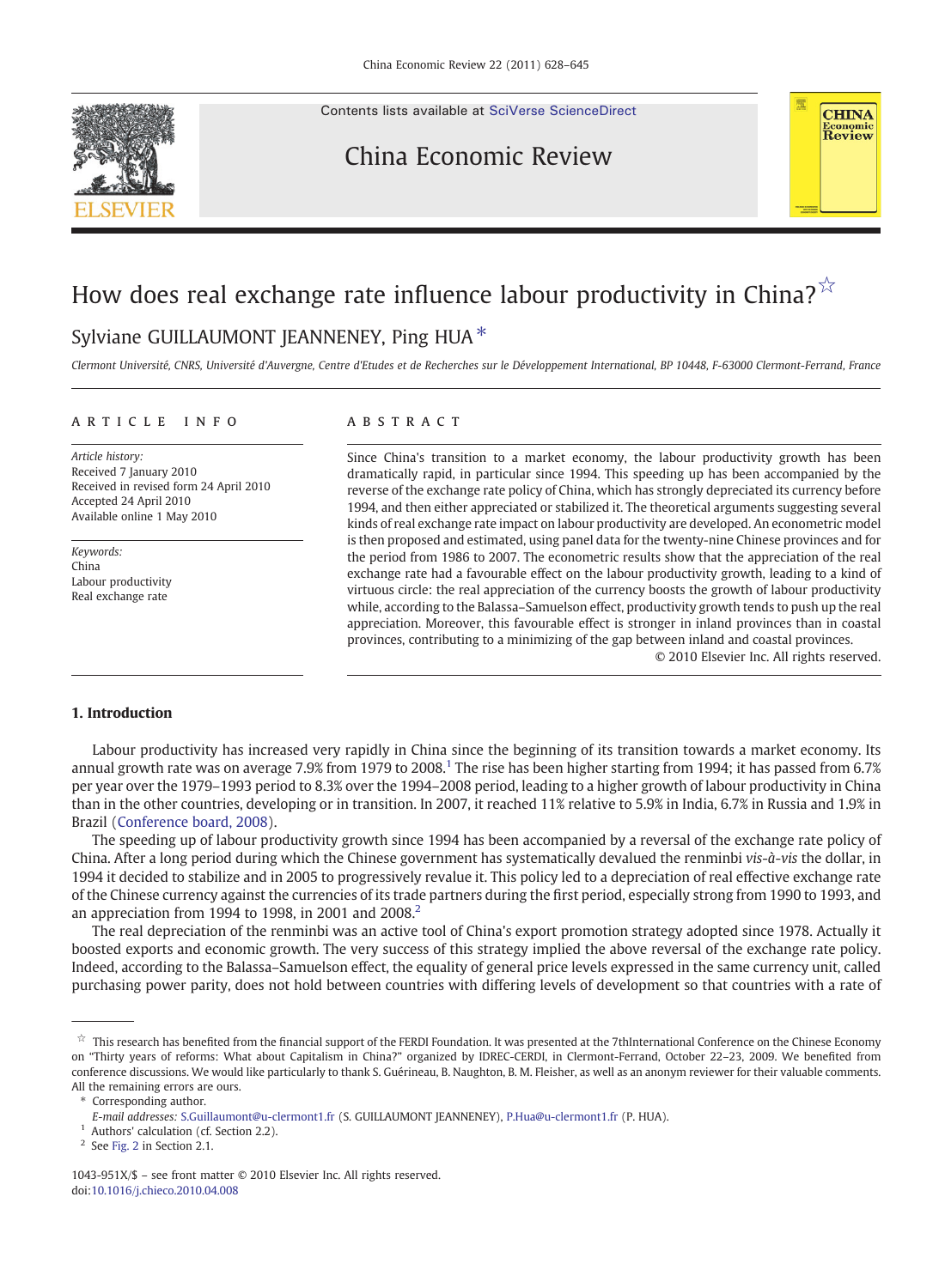growth higher than the rest of the world experience a real appreciation of their exchange rate [\(Balassa, 1964; Samuelson, 1964](#page--1-0)).<sup>3</sup> [Guillaumont Jeanneney and Hua \(2002\)](#page--1-0) have shown in this same review that the real exchange rate of each Chinese province depends on the ratio of its per capita product to that of its trade partners and therefore concluded that the Balassa–Samuelson effect actually holds in China.

Here we focus on the reverse causation from real exchange rate to productivity growth.<sup>4</sup> A plethora of literature has explained the rapid growth of labour productivity in China,<sup>5</sup> but the role of the exchange rate policy has not yet been considered. Many suggested factors come from the Chinese strategy of development, based on rapid expansion of industry ([Lin & Liu, 2008](#page--1-0)). Indeed industry growth has contributed to 60% to the growth of labour productivity since 1994 [\(Bosworth & Collins, 2008](#page--1-0)).<sup>6</sup> The labour productivity was boosted by a rapid growth of investment and then of capital intensity, particularly marked in the industrial sector. It was also favoured by external openness, with the development of manufactured exports ([Fu & Balasubramanyam, 2005; Kraay, 2006;](#page--1-0) [Hua,](#page--1-0) [2007\)](#page--1-0) and foreign direct investments, $7$  and by the promotion of the private sector in disfavour of the sector of state-owned enterprises (SOEs) (Jefferson & Su, [2006; Dougherty, Herd, & He, 2007\)](#page--1-0). Finally, the role of human capitalis generally recognised as a positive factor of productivity growth ([Fleisher & Chen, 1997; Zhu, 1998; Wang & Yao, 2003](#page--1-0)). Exchange rate policy acts on labour productivity by acting on these traditional determinants of labour productivity. But we must also analyse if the real exchange rate, as it modifies the real remuneration of workers and exacerbates competition, may exert a direct action on efficiency of workers and managers.<sup>8</sup>

The issue of the possible impact of the real exchange rate on the labour productivity is an important one at this time where the Chinese government is under strong pressure from the international community to revalue the renminbi. Indeed, if a real appreciation exerts a positive impact on the labour productivity, a kind of virtuous circle might be present in China: the real appreciation of the currency boosts the growth of labour productivity while, according to the Balassa–Samuelson effect, productivity growth tends to increase the real appreciation. It would be the inverse if the impact was negative. Moreover we observe that productivity growth is slower in inland provinces than in coastal provinces. Have real exchange rate variations (in one or other direction) exerted a different effect in both kinds of provinces, contributing to exacerbate or diminish the gap of labour productivity growth between them?

This article is organized as follows: first, we present China's exchange rate policy and the evolution of real exchange rate during the last thirty years. We compare this evolution to that of the labour productivity in China as a whole and in the various provinces. Second, we explain how theoretically real exchange rate variations may affect (positively or negatively) labour productivity, either directly or through its traditional factors considered in the literature. We conclude that the sign of the total effect of real exchange rate on labour productivity is theoretically ambiguous and only an empirical analysis can reveal it. From this theoretical analysis we draw our estimating strategy. We define a function of labour productivity growth which includes real exchange rate beside more traditional factors which are themselves supposed to depend on the real exchange rate. Third, we estimate these functions by using a panel data which combine the temporal dimension represented by annual data 1986–2007 and the spatial data represented by the 29 Chinese provinces.9 In conclusion we draw some policy implications.

The results show that before 1994 the real depreciation has exerted a net negative effect on the labour productivity growth, while after 1994 the real appreciation has exerted the inverse effect. The main action was through the variation of the capital/ labour ratio. Simultaneously the depreciation has contributed to increase (and the appreciation to reduce) the gap between the rates of labour productivity growth in the coastal and inland provinces.

### 2. Evolution of real exchange rate compared to labour productivity in China

A descriptive approach of the evolution of China's exchange rate and of its labour productivity growth suggests that the reversal of the exchange rate policy from currency depreciation to appreciation was accompanied by an acceleration of labour productivity growth, more sensible in inland than in coastal provinces.

<sup>&</sup>lt;sup>3</sup> When growth of labour productivity is higher in a developing country than in the rest of the world, a real appreciation occurs. Indeed the relative rise of prices in the sector of non-tradable goods and tradable ones depends on the gap between the rates of growth of their labour productivity, all the more important than the domestic economic growth is high. This explanation implies the existence of a genuine labour market with some movement of workers between sectors and workers' remuneration based at least partially on their productivity.

<sup>4</sup> Some authors also studied this reverse causality from real exchange rate to labour productivity ([Krugman, 1989; Porter, 1990; Guillaumont & Guillaumont](#page--1-0) [Jeanneney, 1992; Lu & Qiao, 1999; Harris, 2001\)](#page--1-0); but none of them studied the case of China.

 $5$  The majority of the studies do not focus exclusively on labour productivity. The papers exclusively on labour productivity have emerged only recently (see [Liu, Parker, Vaidya, & Wei, 2001; Zhu & Tan, 2000; Kraay, 2006; Herrerias & Orts, 2008; Yueh, 2008; He & Zhu., 2009](#page--1-0), etc.). Besides, there is another strand of the literature which compares China's labour productivity to that of other countries, in particular of the United States [\(Wu, 2001; Jefferson et al., 2006\)](#page--1-0).

<sup>&</sup>lt;sup>6</sup> [He and Zhu \(2009\)](#page--1-0) have shown that a positive relationship has existed between industrial concentration and labour productivity since 1980. [Li and Haynes](#page--1-0) [\(2008\)](#page--1-0) have provided evidence that the regional disparity of labour productivity depends on the industrial structure.

 $^7$  Studies which underline the role of foreign direct investments are particularly numerous (see [Qi et al., 2009](#page--1-0) for a review).

See note 4 for the literature, and Section 3.1 for the theoretical arguments.

<sup>9</sup> China is composed of 22 provinces (Hebei, Liaoning, Jiangsu, Zhejiang, Fujian, Shangdong, Guangdong, Hainan, Shanxi, Jilin, Heilongjiang, Henan, Anhui, Hubei, Hunan, Jiangxi, Gansu, Shaanxi, Sichuan, Guizhou, Yunnan and Qinghai), four autonomous municipalities under the direct control of central government (Beijing, Tianjin, Shanghai and Chongqing) and five autonomous regions (Guangxi, Inner Mongolia, Ningxia, Xinjiang and Tibet). In our econometric analysis, the autonomous region of Tibet is absent short of statistics, the statistics of Chongqing, created in 1997, are included into those of Sichuan, which lead to restrain 29 provinces in a large conception in terms of "province".